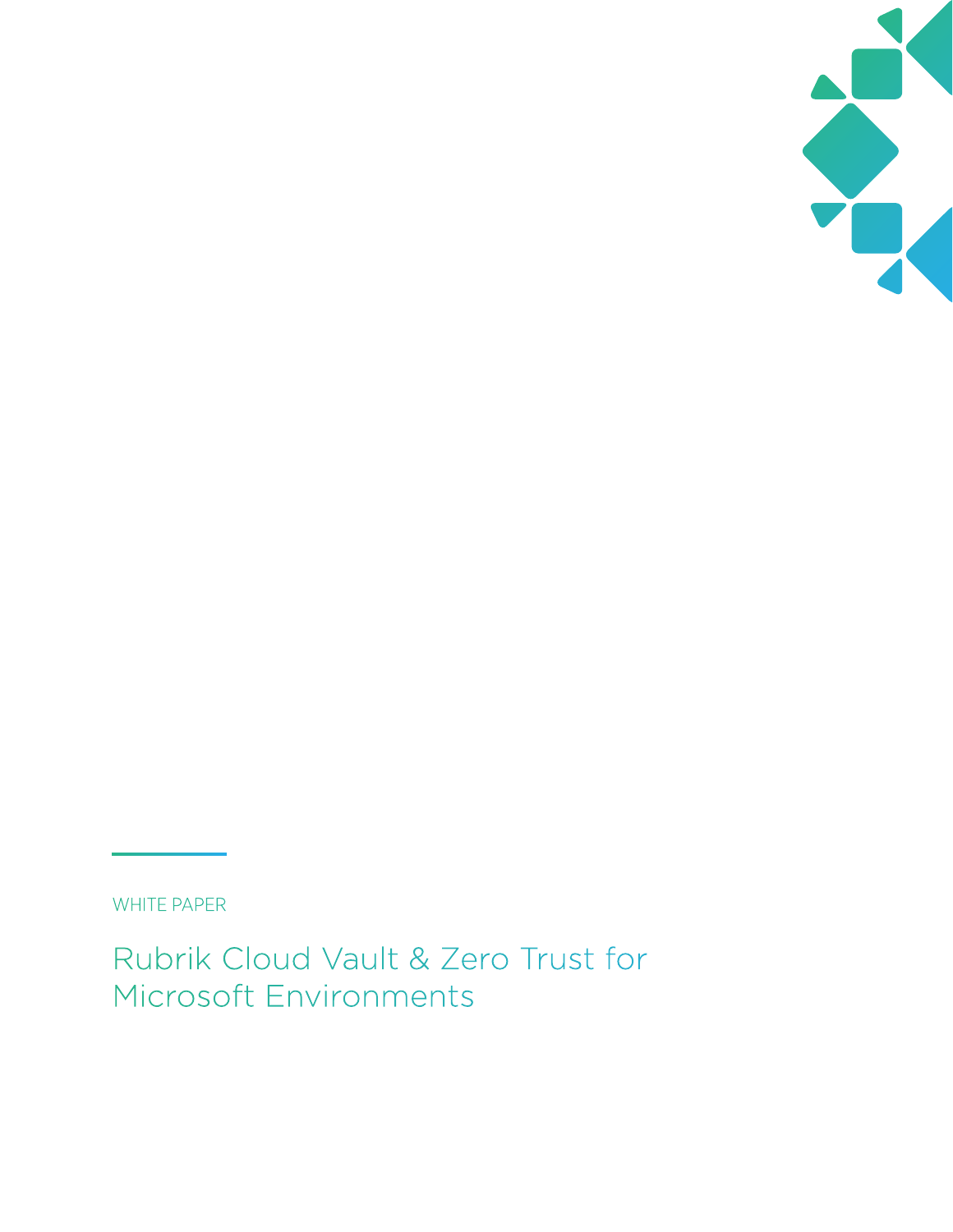# TABLE OF CONTENTS

- [EXTEND ZERO TRUST TO AZURE](#page-3-0)
- [SECURE ACCESS](#page-4-0)
- [EXTEND DATA IMMUTABILITY INTO AZURE](#page-4-0)
- [ENCRYPT EVERYWHERE](#page-5-0)
- [ESTABLISH A LOGICAL AIR GAP](#page-6-0)
- [CONCLUSION](#page-6-0)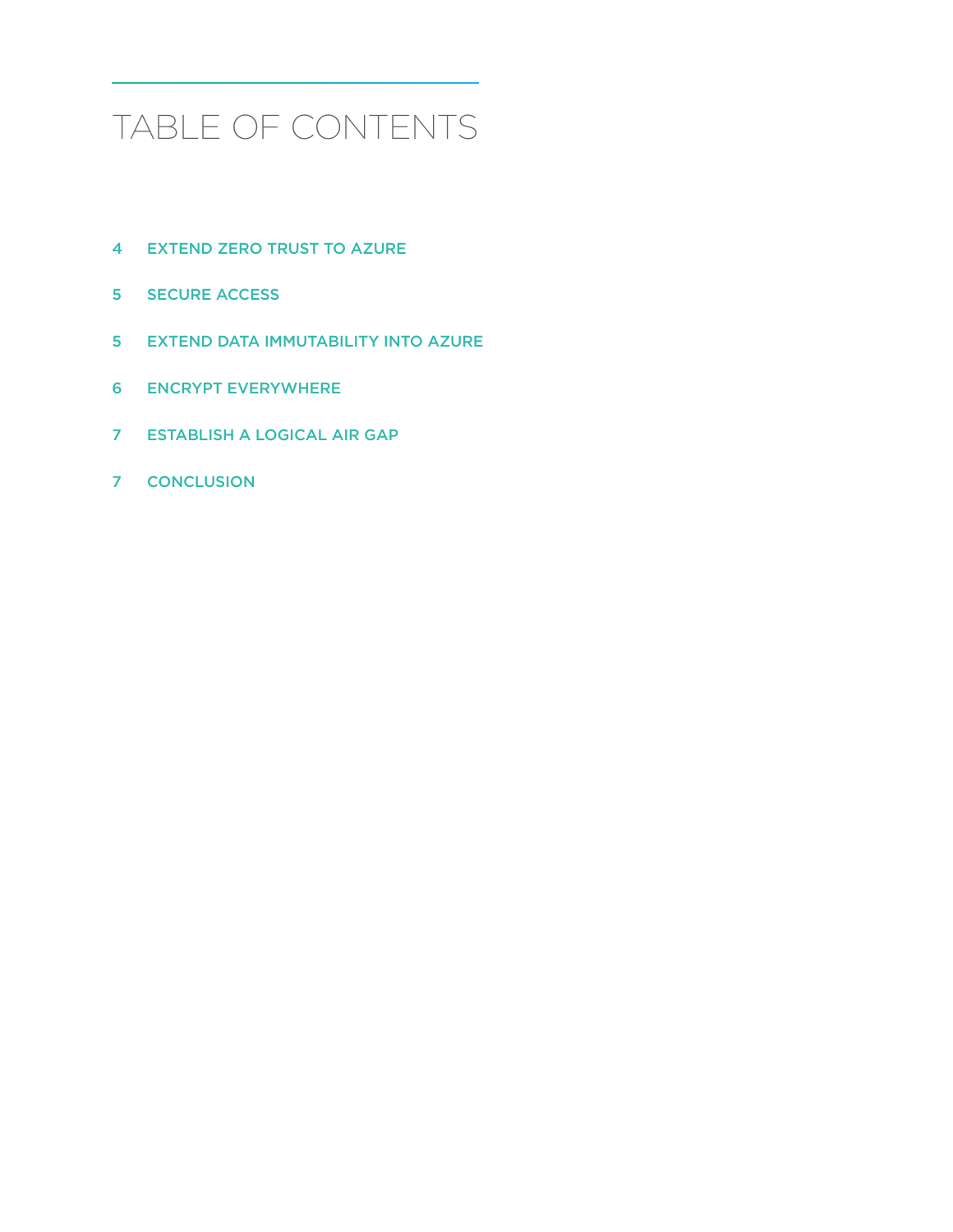The proliferation of ransomware continues and organizations are faced with a paradigm shift in how they plan for an attack. This has also resulted in a new wave of technologies and tools to aid in the shift to Zero Trust. The National Institute of Standards and Technology (NIST) defines Zero Trust as "a set of cybersecurity principles used when planning and implementing an enterprise architecture." Rubrik Zero Trust Data Security is a data protection and cyber resilience platform that is based upon the principles of [NIST's Zero Trust Architecture](https://www.nist.gov/publications/zero-trust-architecture) to protect application and user data against unauthorized access, and to provide a reliable recovery point from cyber attacks, such as ransomware.

Underlying the Rubrik Zero Trust Architecture is a core set of technologies that set Rubrik apart from legacy backup solutions.

- Immutable data platform Once ingested, no external or internal operation can modify the data. Data managed by Rubrik is never available in a Read/Write state to the client. This is true even during a restore or Live Mount operation. Since data is written as incrementals, infected data later ingested by Rubrik does not overwrite existing files or folders.
- Declarative policy engine Rubrik allows administrators to abstract away much of the low-end fuss required to build and maintain data protection, so they can focus on adding value at a more strategic level across the organization. The Rubrik policy engine is elegantly simple because all of the imperative details are abstracted away and handled by an incredibly smart, scale-out system. The resulting input fields are reduced to Recovery Point Objective (RPO), retention period, archive target, and replication target.
- Ransomware Investigation As each backup snapshot's metadata is collected by Rubrik, we leverage machine learning to build out a perspective of what is going on with the workload. The model is trained to identify trends that exist across all samples and classify new data by their similarities without requiring human input. The result is that Rubrik detects anomalies, analyzes the threat, and helps accelerate recovery with a few clicks.
- **Secure API-first architecture –** Having an API-Driven Architecture means that every action within the Rubrik UI can be accomplished by consuming an underlying API endpoint. Or in other words, if you can do it through the Rubrik UI, you can programmatically do the same through the API that's secured by role-based access and OAuth 2.0 Bearer tokens.

Simply put, Rubrik Zero Trust Data Security's enforces stringent controls around users, hosts, and applications that attempt to access it. Trust nothing. Verify everything.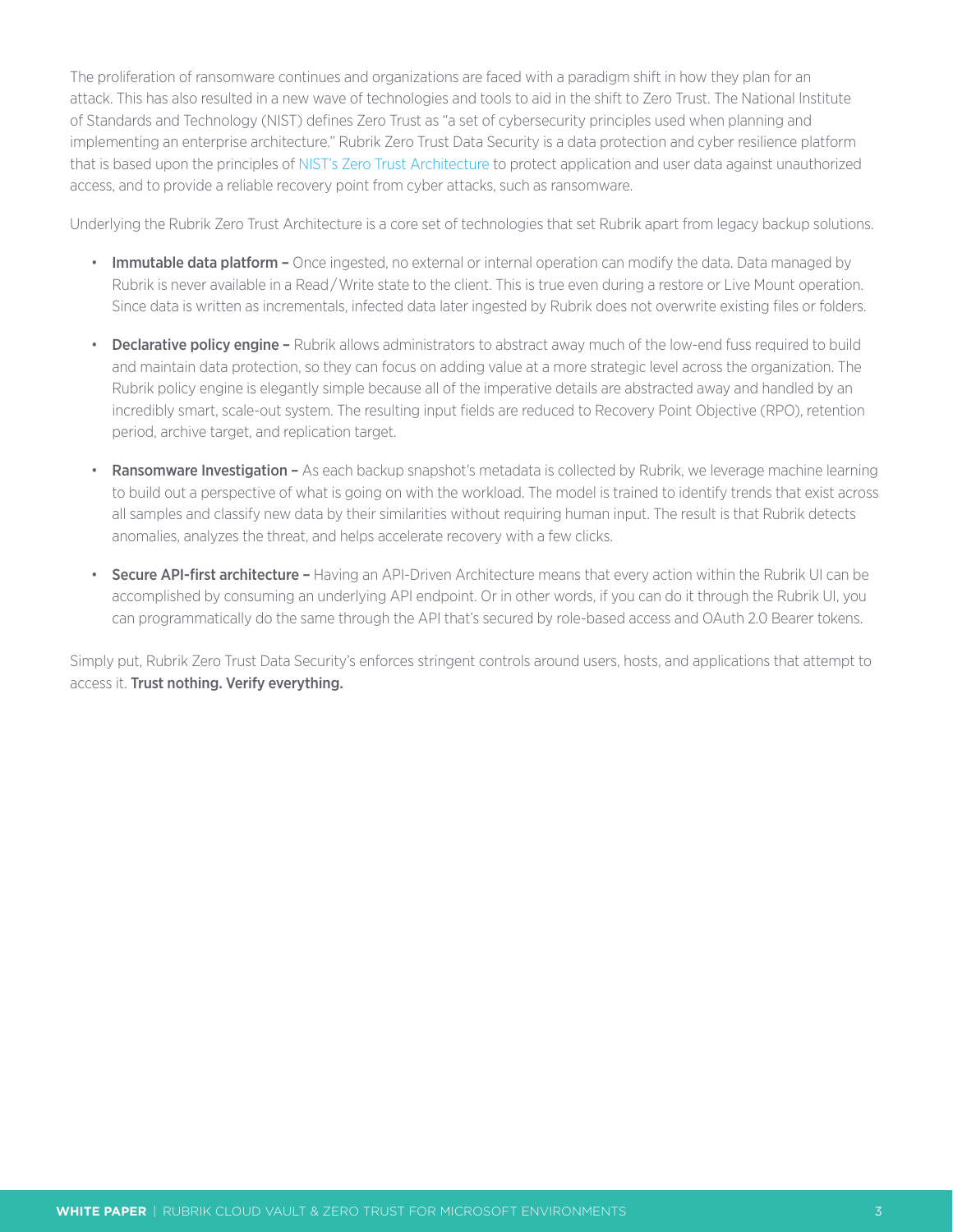# <span id="page-3-0"></span>**EXTEND ZERO TRUST TO AZURE**

Protecting data and workloads in hybrid cloud environments requires Zero Trust protection that is seamless between onpremises data center environments and public cloud infrastructures. Microsoft and Rubrik each bring best-in-class offerings and capabilities that unify management and offer a holistic approach to Zero Trust Data Security for your hybrid cloud.



Rubrik protects your Microsoft environments with full data protection for VMs running in Azure, as well as for storage volumes via Azure Managed Disks. API-driven integration between Rubrik and Azure storage services offer secure, immutable archival for long-term retention. Additionally, protection for Office 365, OneDrive, SharePoint, and Teams creates a logical air gap for Microsoft data. Finally Rubrik has worked closely with Microsoft to offer an archiving service built on Azure Blob Storage, called Rubrik Cloud Vault.

With Rubrik Cloud Vault, we deliver a new data security and ransomware recovery solution, to expand Rubrik Zero Trust Data Security capabilities to the cloud for account-isolated backup copy of customers' data.

With Rubrik Cloud Vault customers can build a comprehensive and multi-layered data protection strategy. The offering allows customers to maintain both immutable and instantly recoverable copies of their most-critical data in a secured cloud location, fully-managed by Rubrik. The offering reduces the risk that data is modified, deleted, or encrypted, and is logically air-gapped from customers' production environments for enhanced security against ransomware attacks.

Rubrik Cloud Vault adds an additional layer of Zero Trust to Azure by removing the chance for archived data to be destroyed by compromised administrator credentials. This is accomplished by placing data in an immutable Blob container that only Rubrik services can access.

Being offered as a service will additionally allow customers still on their cloud adoption journey to have a secured immutable archive in the cloud with just a few clicks.

This technical note explains how the Rubrik Zero Trust Architecture extends into Microsoft Azure and Microsoft 365 environments so that enterprise data, backed up by Rubrik, is protected from ransomware attacks and other cyber threats.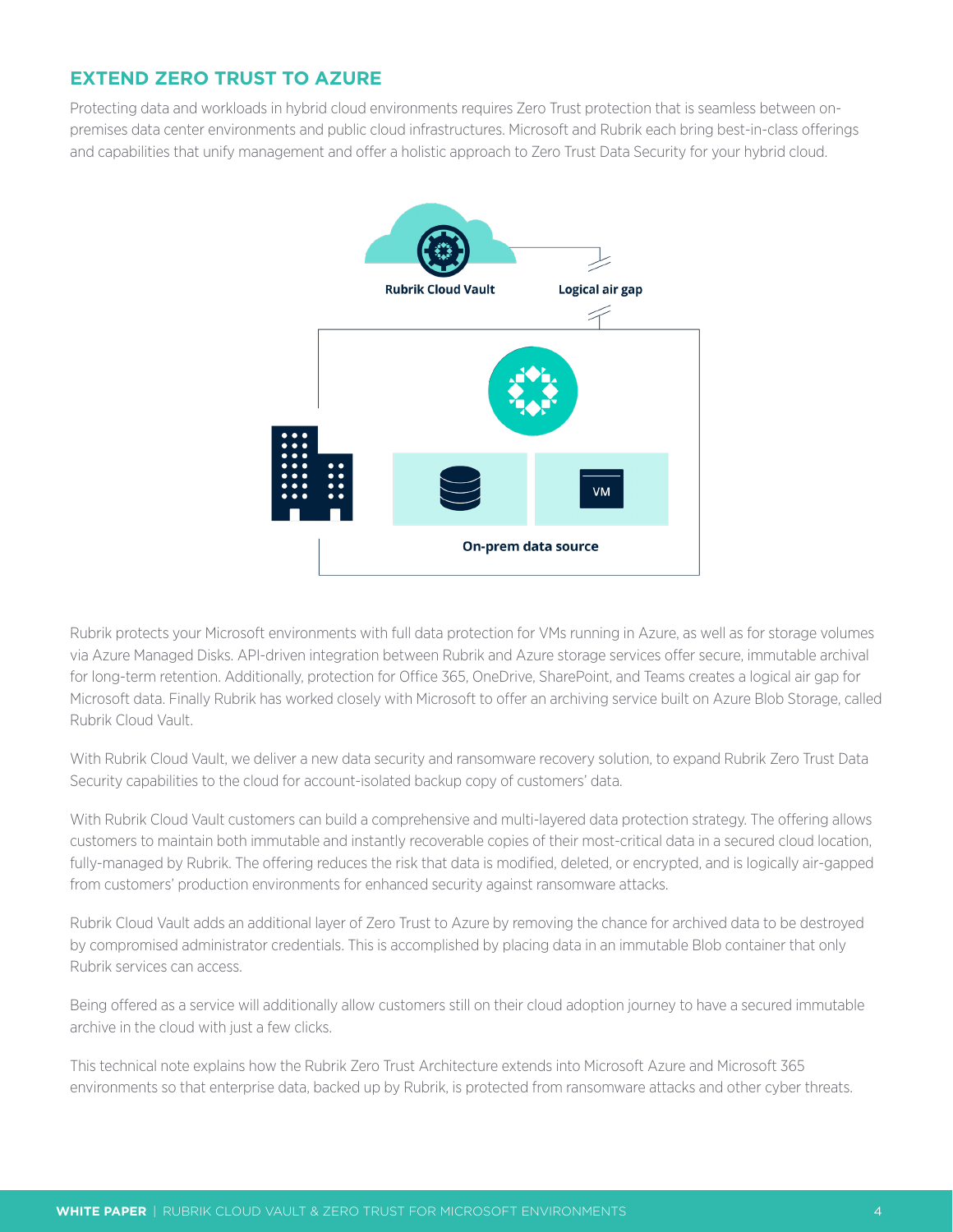## <span id="page-4-0"></span>**SECURE ACCESS**

All data access starts with authentication. Authentication verifies who a user or service is. In the current age, simple authentication with just a username and password is unacceptable. Multi-Factor Authentication (MFA) is a requirement. MFA is defined as requiring two or more authentication factors. An authentication factor can be something a user knows (a password), something the user has (a trusted device that is not easily duplicated, like a phone or hardware key), or something inherent to the user (fingerprint, voice, or face).

Rubrik offers a native MFA solution that is not dependent on any external systems. This provides a simple, yet effective MFA solution using Time-based One Time Passwords (TOTP). However, for many organizations, MFA needs to be centralized to make it easy on users and for IT to manage and enforce. Rubrik has adopted SAML 2.0 which means it seamlessly integrates with [Azure Active Directory \(Azure AD\)](https://azure.microsoft.com/en-us/services/active-directory/) to provide a robust MFA solution for data protection operations across Azure and Microsoft 365. Azure AD provides the following MFA options including SMS, Voice, Authenticator App, and more.



After authentication, the process known as authorization determines what access rights an authenticated user or service has within the system. For example, authorization is what separates an administrative user, who can do anything within the system, from a service account that may only have read-only access to a specific portion of the system. Rubrik uses fine grained Role Based Access Control (RBAC) to make managing authorization simpler and more secure. Accounts can be given predefined or custom roles within the system and those roles determine a user's access rights.

To take this a step further, fine grained RBAC allows an administrator to provide the least privileges required for a task. Least privilege ensures authorized users have the absolute minimum amount of access rights that they need to perform their work. Since both Rubrik and Azure provide predefined roles, administrators have a good starting place to configure RBAC and least privilege across their Rubrik systems and into Azure.

#### **EXTEND DATA IMMUTABILITY INTO AZURE**

The proliferation and increased sophistication of ransomware has shown that backup data is a major target of cyber criminals. Many ransomware deployments delay execution of ransom notes until they have mitigated any protections a victim might have in place. Specifically the criminals target backup with encryption and destruction to maximize their chances of receiving the ransom. The best protection against this is to store backups in a purpose-built immutable location.

To provide immutability, Rubrik uses a purpose-built, append-only file system that stores data in a secure, proprietary format. As data is ingested, it is broken into chunks of data called patch files. A checksum algorithm is used to create a data fingerprint that is then permanently associated with each patch file. Those fingerprints are verified any time data is read from the system to ensure it hasn't been altered. The result is data that is secure, immutable, and ready for recovery. Given that many organizations are already utilizing the public cloud or plan to soon, it is crucial that their data maintain its immutability as that data is migrated.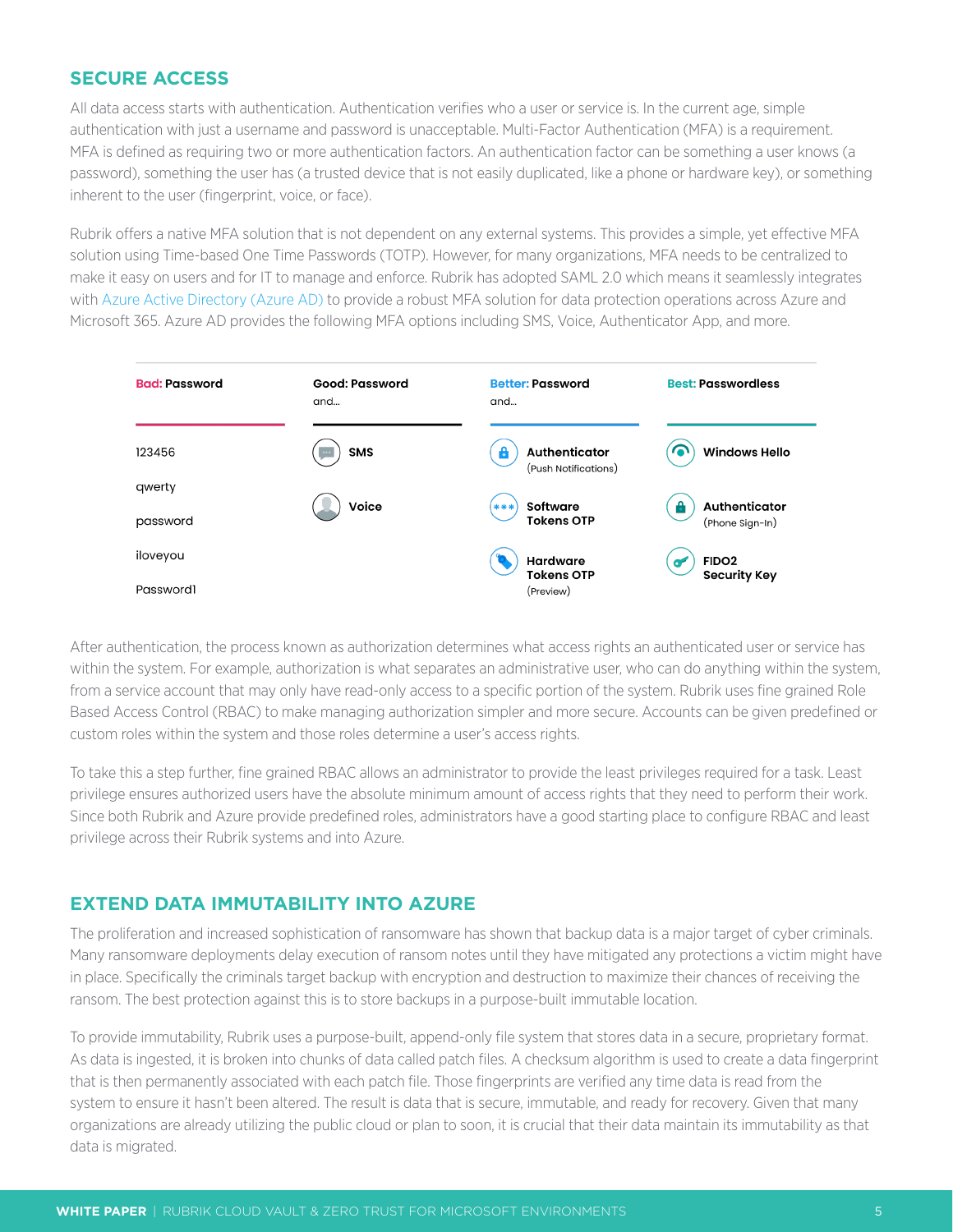<span id="page-5-0"></span>For cloud archival operations, Rubrik integrates directly with the [native immutability features of Azure Blob storage.](https://docs.microsoft.com/en-us/azure/storage/blobs/immutable-storage-overview) This archive can live in the customer's Azure account or can be provided by the Rubrik Cloud Vault service. Rubrik securely transfers data to Azure Blob storage creating an immutable, readily available offsite copy of your data. In addition, businesses can protect their cloud-native workloads running on Azure using Rubrik Cloud-native Protection (CNP). Rubrik CNP utilizes Azure's native VM and Managed Disk snapshots which are also immune to being altered. The result is a seamless, automated, and immutable backup and archive for both traditional, on-premises workloads and those that are running on Azure.

# **ENCRYPT EVERYWHERE**

Encryption is a requirement to secure modern enterprise applications. Rubrik Cloud Vault offers data encryption at rest and in flight. Data at rest encryption uses AES-256 via a 256-bit Data Encryption Key (DEK). Additionally, the DEK is encrypted with a 256-bit Key Encryption Key (KEK). These encryption keys are securely managed by a hardware TPM by default. Alternatively, using a [KMIP-compliant](https://en.wikipedia.org/wiki/Key_Management_Interoperability_Protocol) Key Management Server (KMS) such as [Azure Key Vault](https://docs.microsoft.com/en-us/azure/key-vault/general/basic-concepts) provides a centralized, scalable, and secure KMS that can manage keys across Rubrik clusters and other solutions.

In order to archive data from Rubrik CDM to Rubrik Cloud Vault, similar processes are followed. Prior to transferring data via a secure channel, Rubrik encrypts data with a Content Encryption Key (CEK). Then, to ensure the CEK stays safe, a KEK is generated which is used to encrypt the CEK. Data can then be transferred over the secure channel to a Rubrik Cloud Vault location where it will land in its encrypted format.



If a bad actor or attacker is able to gain access to administrator or compromised credentials, they would have no direct access to the data stored in Rubrik Cloud Vault. Additionally, if Retention Locked SLAs are used they would be unable to delete or decrease the retention period of data locally on Rubrik appliances or stored in Rubrik Cloud Vault. This makes it very difficult for data archived to Rubrik Cloud Vault to be affected by an attack. The protection and security of Rubrik CDM along with the flexibility and scalability of Rubrik Cloud Vault make a formidable data defense.